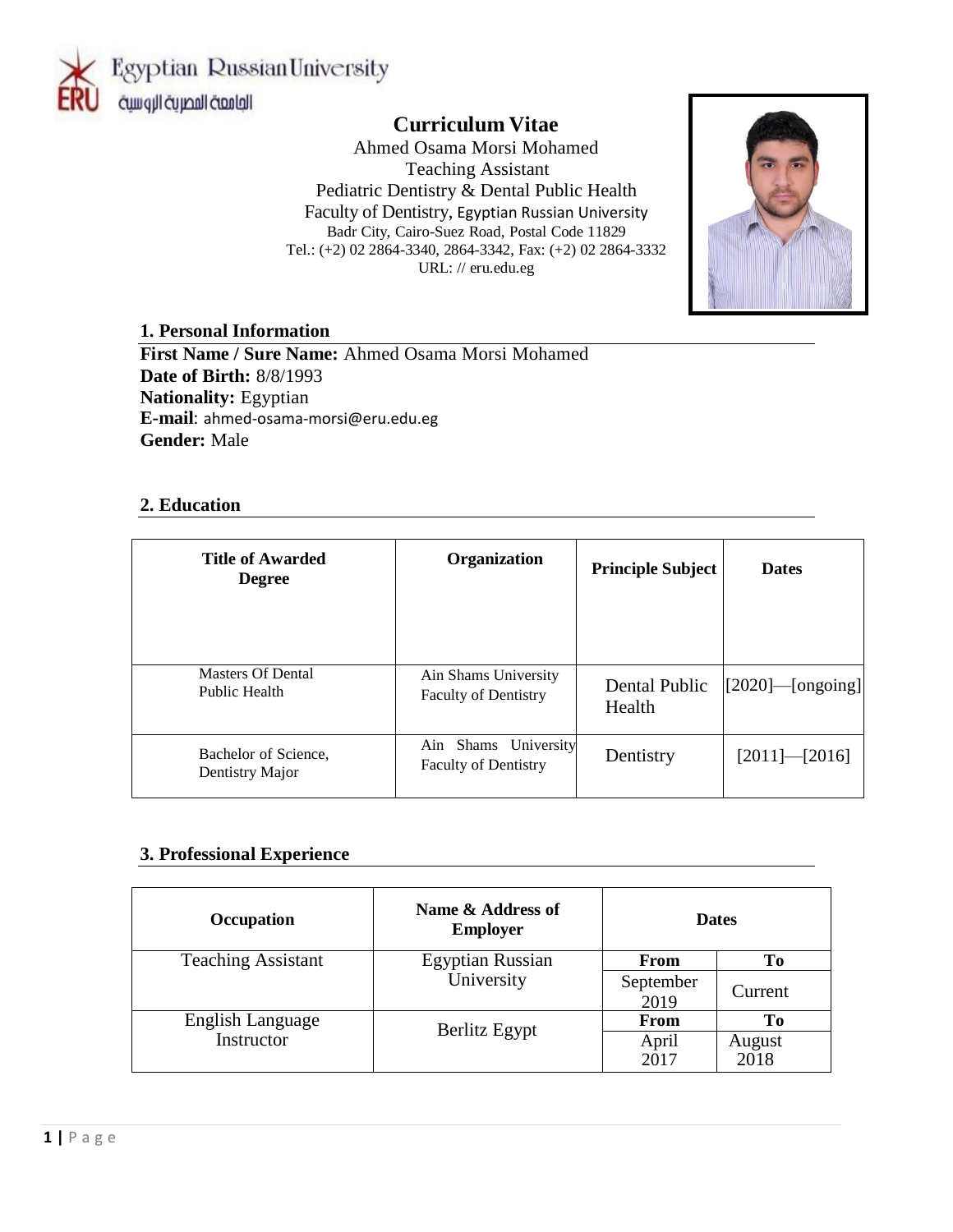## **4. Discipline**

| <b>General Discipline</b> | Dentistry | <b>Principle Subject</b> | <b>Pediatric Dentistry</b><br>& Dental Public |
|---------------------------|-----------|--------------------------|-----------------------------------------------|
|                           |           |                          | Health                                        |

#### **5. Professional & Technical Skills**

- 1. Clinical Supervision
- 2. Teaching & Training Skills
- 3. Organizational & Management Skills
- 4. Student Academic Counseling & Progression Tracking

#### **6. Personal Skills**

| <b>Computer Skills</b> |                  | <b>Self Assessment</b> |      |  |
|------------------------|------------------|------------------------|------|--|
|                        | <b>Excellent</b> | Good                   | Fair |  |
| Microsoft Office       |                  |                        |      |  |
|                        |                  |                        |      |  |
| <b>Language Skills</b> | <b>Excellent</b> | Good                   | Fair |  |
| Arabic                 |                  |                        |      |  |
| English                |                  |                        |      |  |

## **7. Scientific Activities**

## **Conferences**

| <b>Conferences</b>                                  |
|-----------------------------------------------------|
| 5 <sup>th</sup> ESPSN Conference (Attendee)         |
|                                                     |
|                                                     |
| 2 <sup>nd</sup> IDC Ain-Shams Conference (Attendee) |
|                                                     |
|                                                     |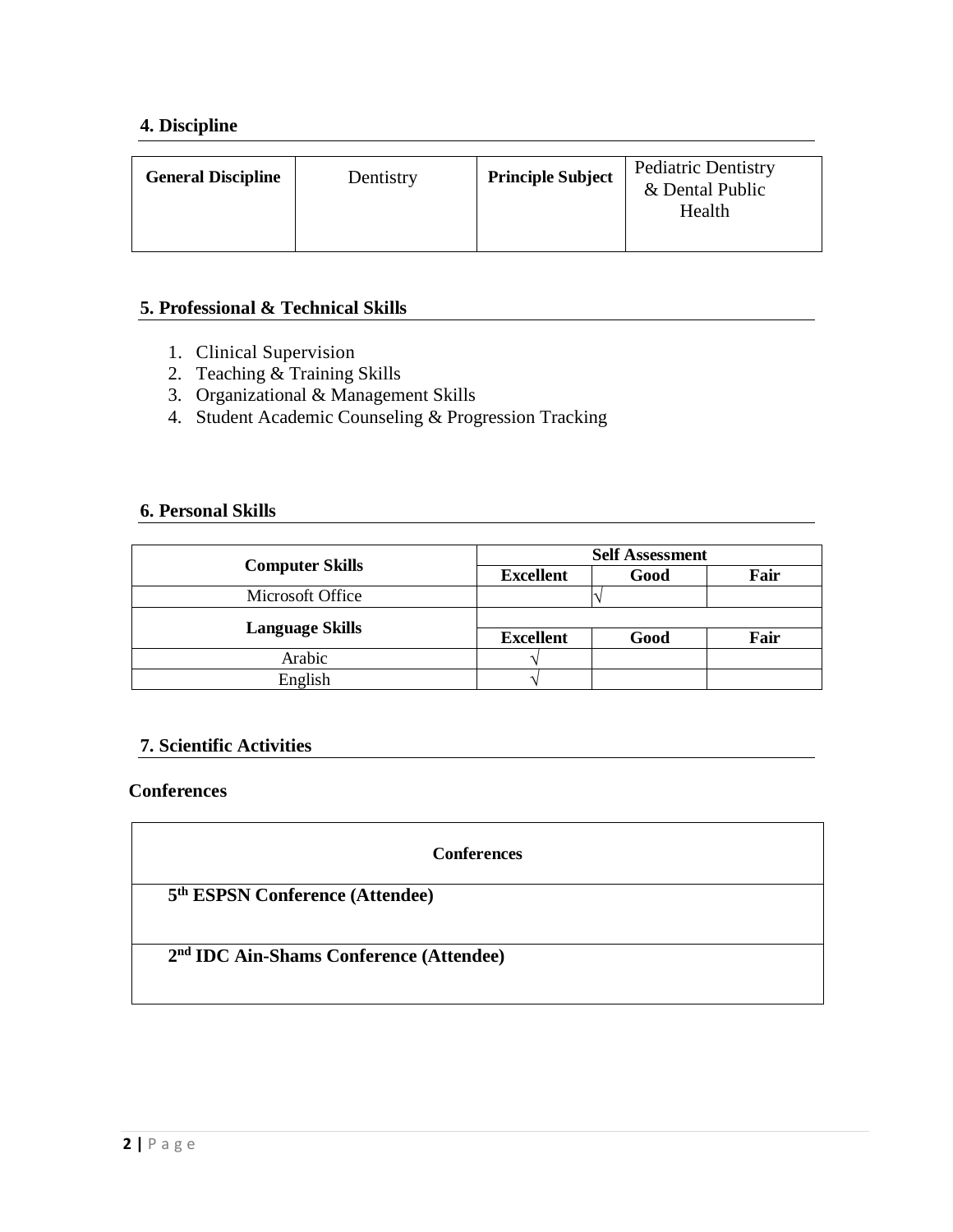# **8. Trainings & Workshops**

| <b>Title of Training or</b>                                                                                        | <b>Name of Organization</b>                                    | <b>Date</b> | <b>Notes</b> |
|--------------------------------------------------------------------------------------------------------------------|----------------------------------------------------------------|-------------|--------------|
| Workshop                                                                                                           | <b>Providing Training</b>                                      |             |              |
| <b>Clinical Research</b><br>Methodology                                                                            | <b>Nature Research Academies</b>                               | 2020        |              |
| <b>Logical Manuscript</b><br>Structure                                                                             | <b>Nature Research Academies</b>                               | 2020        |              |
| <b>Effective Academic</b><br>Writing                                                                               | <b>Nature Research Academies</b>                               | 2020        |              |
| <b>Critical Appraisal Skills</b><br>Program "CASP"<br>Learning How To Make<br><b>Sense of Research</b><br>Evidence | <b>CASP Egypt</b>                                              | 2019        |              |
| Systems Thinking In Public<br>Health                                                                               | Johns Hopkins University on<br>Coursera                        | 2017        |              |
| <b>Coursera Mentor Community</b><br>and Training Course                                                            | Coursera Community Team on<br>Coursera                         | 2017        |              |
| Training and Learning<br>Programs for Volunteer                                                                    | Johns Hopkins University on<br>Coursera                        | 2017        |              |
| The Challenges of Global<br>Health                                                                                 | Duke University on Coursera                                    | 2017        |              |
| Leading Healthcare Quality<br>and Safety                                                                           | The George Washington<br>University on Coursera                | 2017        |              |
| <b>Essentials of Global Health</b>                                                                                 | Yale University on Coursera                                    | 2017        |              |
| Design and Interpretation of<br><b>Clinical Trials</b>                                                             | Johns Hopkins University on<br>Coursera                        | 2017        |              |
| Global Health Policy                                                                                               | The University of Tokyo on<br>Coursera                         | 2017        |              |
| <b>Clinical Epidemiology</b>                                                                                       | Utrecht University on Coursera                                 | 2017        |              |
| An Introduction to<br>Population Health                                                                            | University of Manchester on<br>Coursera                        | 2017        |              |
| Healthcare Marketplace                                                                                             | University of Minnesota on<br>Coursera                         | 2016        |              |
| Epidemiology: The Basic<br>Science of Public Health                                                                | The University of North Carolina<br>at Chapel Hill on Coursera | 2016        |              |
| Clinical Supervision with<br>Confidence                                                                            | <b>UEA</b> (University of East Anglia)<br>for Futurelearn      | 2015        |              |